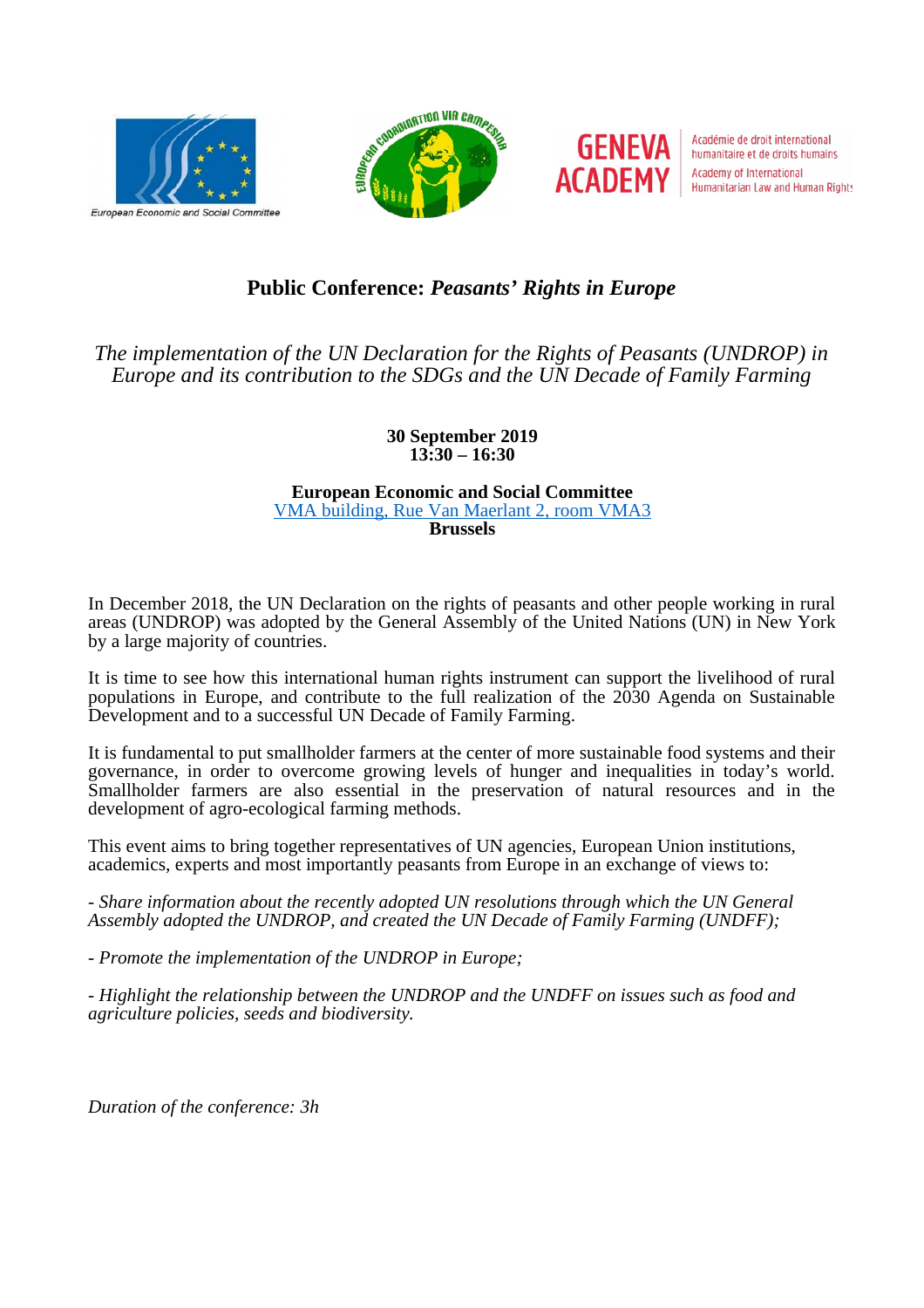### *13:00-13:30 Registration*

#### *13:30-13:45 Welcoming*

- Geneviève Savigny, member of the Diversity Europe Group (Group III) of the European Economical Social Committee (EESC)
- Maurizio Reale, President of the NAT section of the European Economical Social Committee (EESC)
- Marielle Vink de Roos, member of the coordinating committee of the European Coordination Via Campesina (ECVC)

### *13h45 – 14h45 Panel 1: The UNDROP and the UN Decade of Family Farming*

Moderation by Thierry Kesteloot (Oxfam Solidarité)

Presentations (30 min.):

- Presentation of the UNDROP and its link with the 2030 Agenda for Sustainable development by Birgit Van Hout, Regional Representative for Europe of the UN Human Rights Office (OHCHR)
- The UN Decade for Family Farming 2019 2028: An opportunity to promote the implementation of the UNDROP in Europe – by Morten Hartvigsen, FAO Regional Office for Europe and Central Asia (FAO REU)
- The importance of the UNDROP for European farmers by Ramona Duminicioiu, member of the coordinating committee of the European Coordination of Via Campesina (ECVC)

Roundtable of reactions from EU institutions (20 min):

- Maria Gafo Gomez-Zamalloa, Representative of the EC / DG AGRI Deputy Head of Unit
- Luc Dockendorf, Counsellor, International Organisations and Human Rights, The Government of the Grand-Duchy of Luxembourg
- A Member of the European Parliament active in the Agriculture and Rural Developpment Committee (tbc)

Questions from the floor to the panelists and responses (10 min.)

### *14:45 – 15:05 Coffee Break*

### *15:05-16:15 Panel 2 – Focus on Peasants' Right to Seeds*

Moderation by Andrea Nuila (FIAN International)

Presentations (30 min.):

- The importance of the right to seeds in international law by José Esquinas, former Secretary General of the Intergovernmental Commission on Genetic Resources for Food and Agriculture, and former Secretary of the International Treaty on Plant Genetic Resources for Food and Agriculture
- The primacy of peasant right to seeds over intellectual property rights by Christophe Golay, Senior Research Fellow, Geneva Academy of International Humanitarian Law and Human Rights
- The importance of the UNDROP for European farmers' right to seeds by Fulya Batur, Seed Policy Expert, Arche Noah, Seed Savers' Association in Central Europe